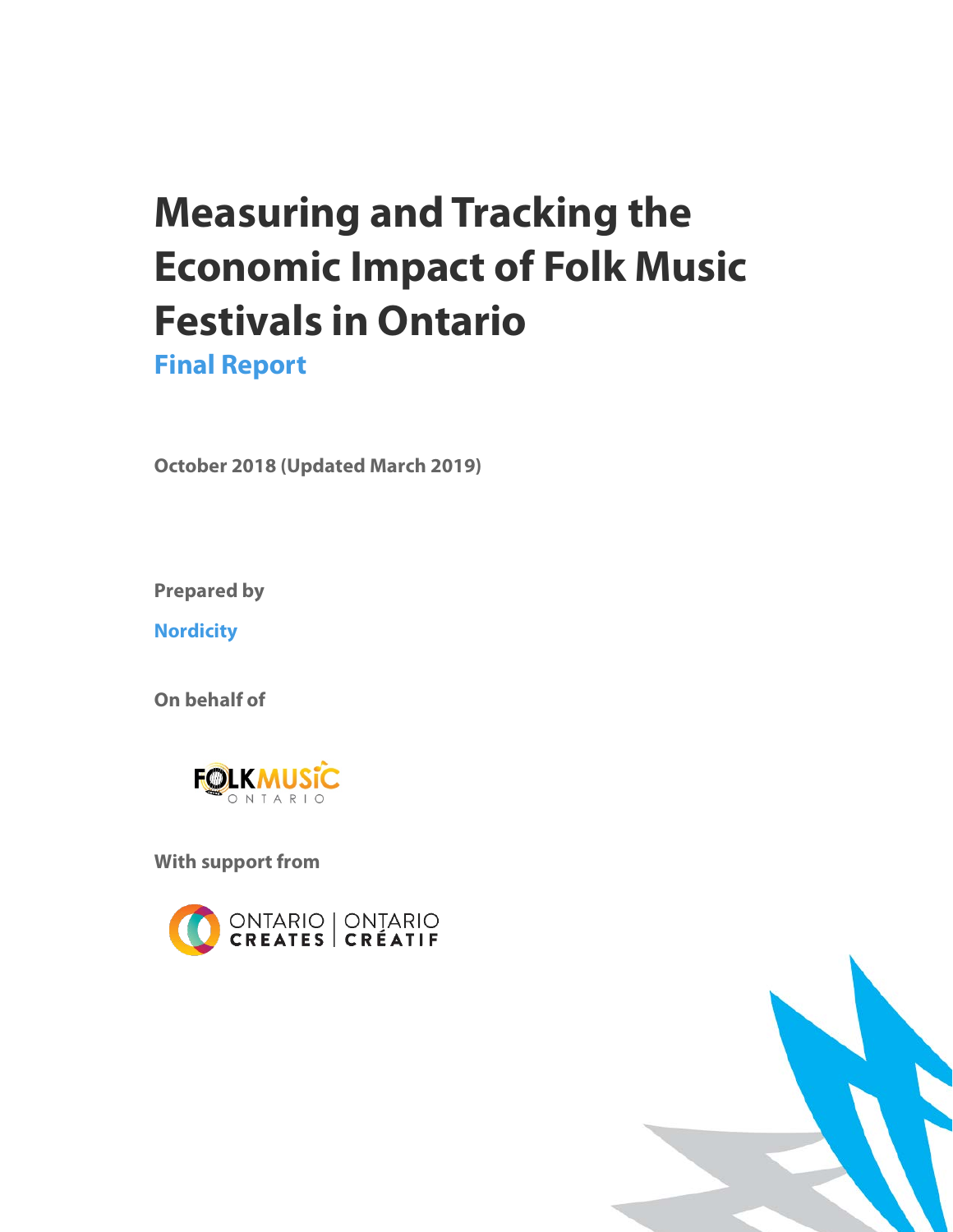

*Disclaimer: Funding for this study was generously provided by Ontario Creates. Any opinions, findings, conclusions or recommendations expressed in this material are those of the author and do not necessarily reflect the views of Ontario Creates or the Government of Ontario. The Government of Ontario and its agencies are in no way bound by the recommendations contained in this document.*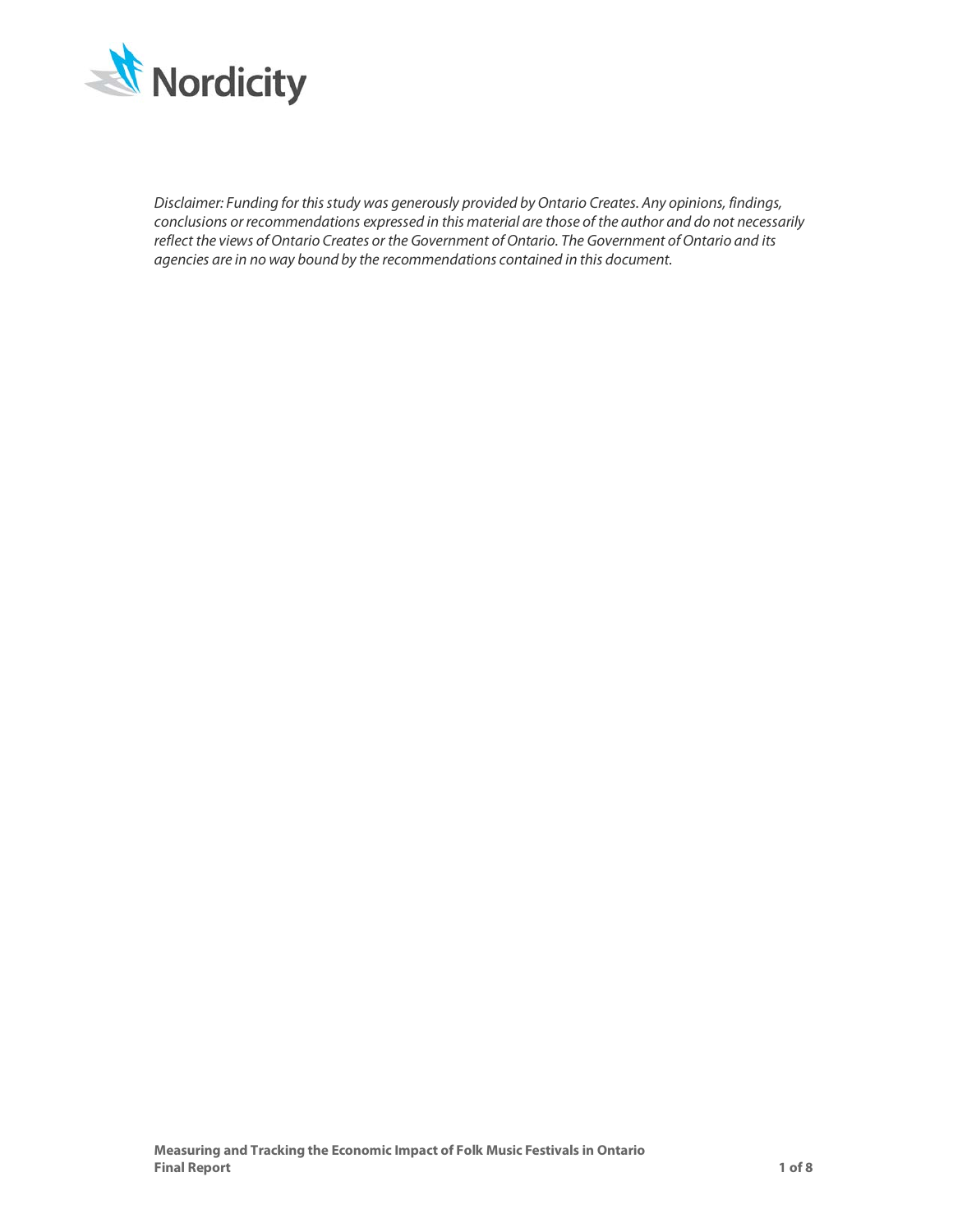

# **1. Introduction**

The following document is a summary of the work conducted by Nordicity as part of Folk Music Ontario's (FMO) investigation into the economic impact of folk music festivals in Ontario. The project was funded in part by the Ontario Music Fund.

# **2. Economic Impact and Profile of Ticketed Folk Music Festivals in Ontario**

One element of this project is the establishment of a baseline economic impact assessment of Ontario's folk music festivals, which would then inform the creation of the online tool designed to help folk music festivals to gauge their own economic impacts (which will be developed by FMO in the future). However, based on the consultations conducted it became clear that additional capacity building steps would need to be taken to gain a complete picture of that impact. More precisely, many non-ticketed and non-gated festivals did not have the human or economic resources required to conduct a rigorous data collection exercise. As such, the pragmatic decision was made to conduct an economic assessment of primarily ticketed, gated folk music festivals in Ontario. The results of that analysis are presented below.

## **2.1 Methodology**

The baseline economic impact study included 13 festivals that were gated and ticketed, one nongated festival and one non-ticketed festival. As will be elaborated upon in Section 3, this survey was based on the distribution of an Excel-based worksheet, which, in turn, was developed based on the feedback from the consultation process.

#### **Survey**

A survey form was distributed to the FMO members selected to be part of the study (referred to as "festivals" from here on). The worksheet had 4 sections:

- Section 1 asked for basic information about the organization;
- Section 2 asked for visitor information. The responses to these questions were used in calculating the tourism impact;
- **EXECT** Section 3 asked for expenditure information relating to operations; and
- Section 4 asked for expenditure information relating to putting on the festival. Responses to questions in sections 3 and 4 were used in calculating the operations economic impact.

Nordicity received completed survey forms from 13 out of the 15 festivals, a response rate of 87% of all eligible festivals. Given this positive response, Nordicity is confident that the questions, their format and their level of specificity are appropriate for the forthcoming online tool (as alluded to above).

#### **Economic Impact**

The total economic impact of the industry is a sum of the economic impact of festival *operations* and the impact of *tourist* activity.

In preparing the *operations* economic impact estimates, Nordicity used its MyEIA™ model, which employs Statistics Canada's Input-Output tables to compute economic impacts. The inputs for the model are primarily gross revenue for the industry, gross margin, average FTE salary, average contractor wages and gross expenditures, as gathered by the survey.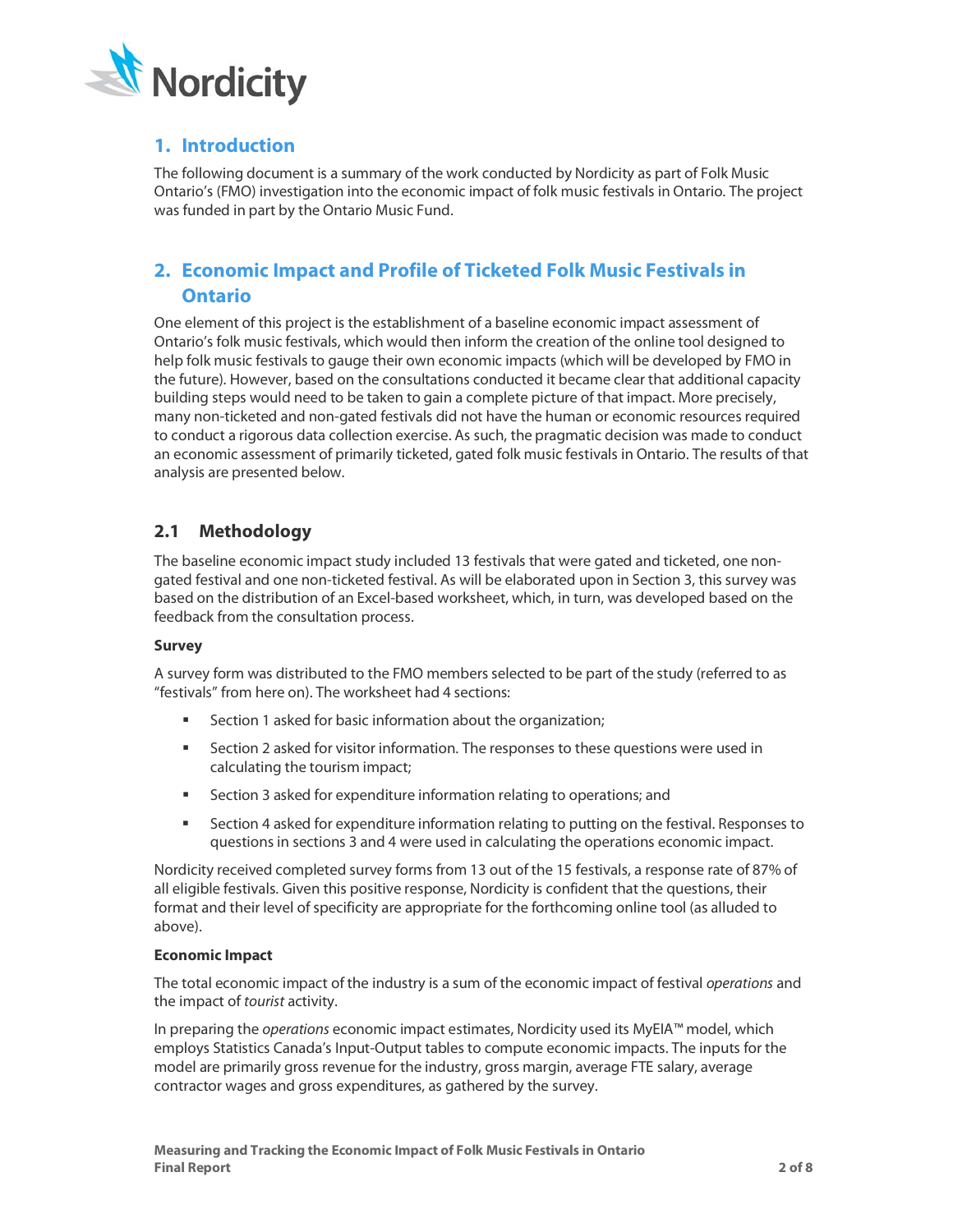

Gross revenue, expenditure and employment were estimated by first calculating averages for each size of festival and multiplying those averages by the number of festivals in the study. Industry operating margin was calculated as the difference between gross revenue and expenditure.

Average FTE salary was calculated by dividing the gross employee wages and benefits expenditure by gross number of full-time employees (average FTE \* gross number of festivals). Average contract wages were calculated by dividing the contract labour expenditure by gross number of contract and freelance employees (average number of contractors and freelancers \* gross number of festivals).

The contribution of the festivals to the provincial economy can be articulated in two ways:

- The **direct** economic impact refers to the income, GDP and jobs generated in the course of the festivals' operations. This economic impact is largely in the form of wages and salaries paid to employees and contract workers.
- The **spin-off** economic impact includes both indirect and induced impacts:
	- o The indirect economic impact refers to the increase in economic activity that occurs when festivals purchase goods and services from their suppliers. These purchases increase income and employment at the supplier companies and, in turn, increase demand for other upstream suppliers – i.e., the suppliers' suppliers.; and
	- o The induced economic impact refers to the increase in household income, GDP and jobs that can be attributed to the re-spending of income by households that earned income at both the direct and indirect stages described above.

The economic impact of *tourist* activity was estimated using the visitor spending averages on accommodation, meals and merchandise purchases that the Ontario Ministry of Tourism, Culture and Sport's (MTCS) employs in their Tourism Regional Economic Impact Model (TREIM).

Nordicity used tourism spending data obtained from MTCS to model the expenditure patterns of visitors to Ontario's folk music festivals. Visitor counts were estimated by multiplying average number of visitors for each size category and the gross number of festivals. A breakdown of visitors by provenance was also calculated from survey responses and was used to calculate total visitor spend. Total visitor spend was adjusted by an attribution factor which was derived from survey responses. Festivals were asked for the percentage of visitors that visit only to attend their festival and responses to this question were used to calculate the attribution factor.

## **2.2 Size and Structure**

 $\overline{a}$ 

The following section examines the size and structure of the Folk Music Ontario member festivals who participated in the study. The table below shows a breakdown of the participating festivals by location, based on the provincial tourism regions. Roughly half of the participating festivals are defined as rural and half are defined as urban.<sup>[1](#page-3-0)</sup>

<span id="page-3-0"></span> $1$  The "urban" or "rural" nature of a festival was determined on a case-by-case basis, although most rural events are located outside major cities and/or in large parks.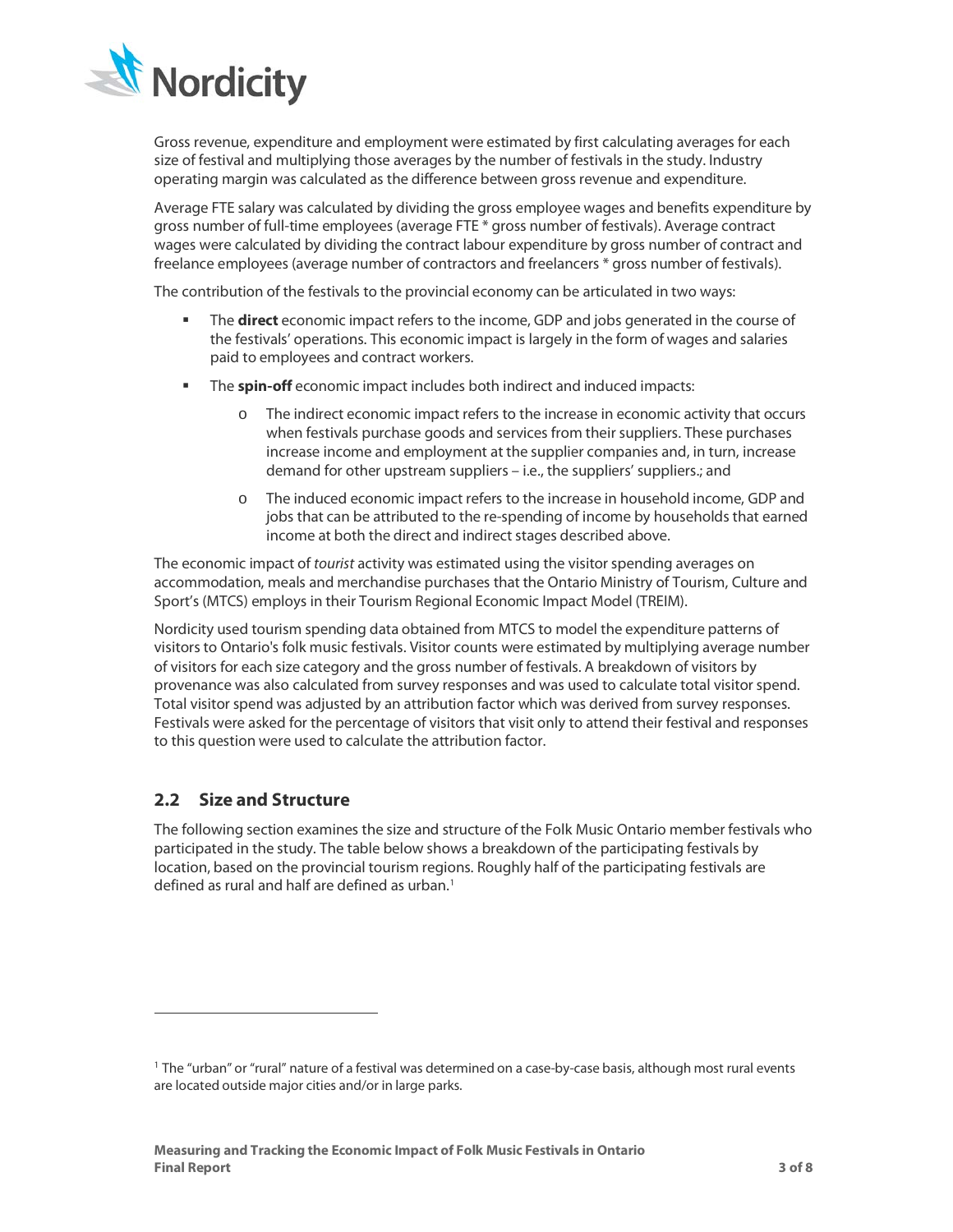

#### **Table 1: Breakdown of festivals in the study by location**

| <b>Ontario Region</b>                                         | <b>Rural</b>   | Urban |
|---------------------------------------------------------------|----------------|-------|
| Region 1: Southwest Ontario                                   |                | 2     |
| Region 4: Huron, Perth, Waterloo, Wellington                  |                |       |
| Region 5: Greater Toronto Area                                |                |       |
| Region 7: Bruce Peninsula, Southern Georgian Bay, Lake Simcoe |                |       |
| Region 9: South Eastern Ontario                               |                |       |
| Region 10: Ottawa and Countryside                             | $\mathfrak{D}$ |       |
| Region 13a, 13b, 13c: Northern Ontario                        | 2              |       |
| <b>Total</b>                                                  |                | 8     |

Of the 15 participating festivals, eight were medium-sized with between 1,000 and 5,000 attendees, and six were classified as huge with more than 10,000 attendees. One participating festival was considered an outlier due to its size being several times larger than the other festivals.

On average, participating festivals were three-day events and in 2018 they collectively welcomed an estimated total of 545,000 visitors to their events.

## **2.3 Economic Impact of the Folk Music Festivals in Ontario**

The following section outlines the economic impacts generated by the sample of Folk Music Festivals included in this study. All economic impacts presented in this section are stated using direct, indirect, and induced impact classifications, which are defined in Section 2.1 above.

## **2.3.1 Employment**

One measure of the economic impact of an industry is the employment that it supports in a given region or jurisdiction. On average, participating festivals employed two full-time employees and two contract or freelance workers. Full-time employees earned an average \$51,000 per year and contract or freelance workers earned \$40,600 per year.

Festival operations, along with the effects of tourist spending related to festival attendees, generated a total of **\$33.5 million** in direct, indirect and induced **labour income** for the province and supported a total of **695 FTEs (**in direct, indirect and induced employment). A breakdown of the employment impacts of the festivals captured by this study is shown in the figure below.



**Figure 1: Employment impact of folk music festivals in Ontario**

 $n = 15$ 

Source: Nordicity MyEIA™ Model, Statistics Canada, federal and provincial government accounts.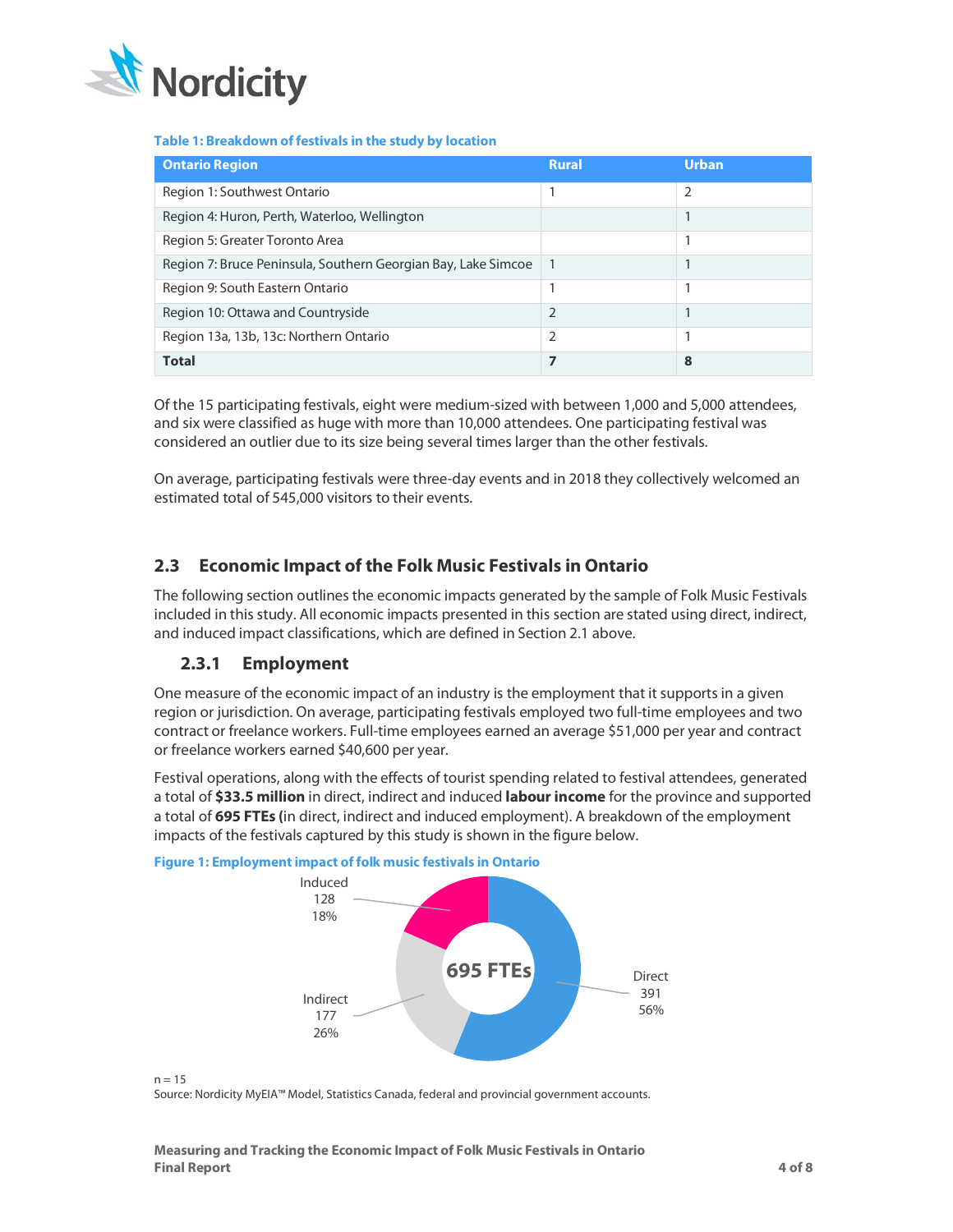

## **2.3.2 Expenditure Profile**

The festivals included in this study spent an estimated total of **\$24.3 million** in 2018. A breakdown of the festivals' expenditure is shown in the figure below. The largest portion (51%) of festival expenditure went to programming costs which includes:

- **Fees paid to artists, musicians, performers, celebrities, special quests, and speakers, including** travel and accommodation and entertainment agencies;
- **Fees paid for new programming;**
- **Training and professional development activities for artists; and,**
- **Fees associated with finding new talent.**



**Figure 2: Breakdown of expenditure of folk music festivals in Ontario**

#### $n = 15$

Source: Nordicity survey to FMO members, 2018

Event related equipment and other event costs represented another significant area of expenditure, together they made up almost one quarter (24%) of total expenditure in 2018. Labour costs are a relatively smaller category of expenditure likely due to festivals relying on volunteer labour, as opposed to paid employees or freelancers. Marketing only represented 5% of festival expenditure.

## **2.3.3 GDP Impact**

Nordicity estimates that the participating festivals in this study collectively **contributed a total of \$23.2 million to Ontario's GDP in 2018**, as shown in the following chart. In addition, the **spin-off impact** (induced + indirect) of these festivals is estimated to be **\$30.6 million**. These impacts are calculated based on a combination of the festival operations as well as tourist spending.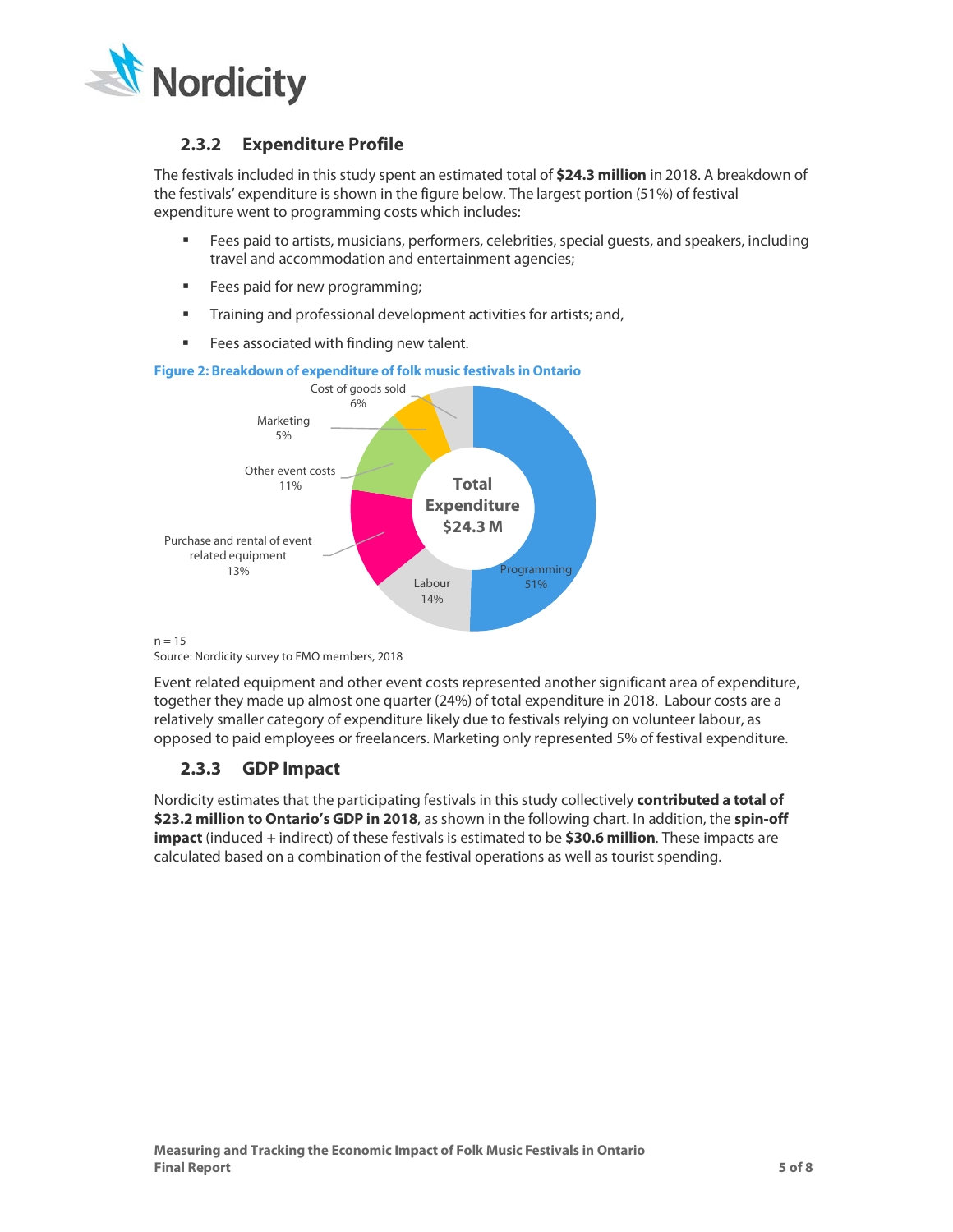

#### **Figure 3: GDP impact of folk music festivals in Ontario**



Source: Nordicity MyEIA™ Model, Statistics Canada, federal and provincial government accounts.

The **tax impacts** of the festivals' operations and the tourism activity it generated was estimated to be **\$19.1 million**, which is the combination of federal, provincial and property taxes. The table below summarizes the total economic impact generated by participating festivals on the provincial economy.

| <b>Economic Impact</b>   | <b>Type</b>             | <b>Operations</b> | <b>Tourism</b> | <b>Total</b> |
|--------------------------|-------------------------|-------------------|----------------|--------------|
| <b>GDP</b>               | <b>Direct</b>           | \$1.6 M           | \$21.6 M       | \$23.2 M     |
|                          | Indirect                | \$7.6 M           | \$8.3 M        | \$16.0 M     |
|                          | Induced                 | \$4.8 M           | \$9.9 M        | \$14.6 M     |
|                          | <b>Total</b>            | \$14.0 M          | \$39.7 M       | \$53.7 M     |
| <b>Labour Income</b>     | <b>Direct</b>           | \$2.8 M           | \$12.4 M       | \$15.2 M     |
|                          | Indirect                | \$4.5 M           | \$5.3 M        | \$9.8 M      |
|                          | Induced                 | \$2.3 M           | \$6.2 M        | \$8.4 M      |
|                          | <b>Total</b>            | \$9.7 M           | \$23.9 M       | \$33.5 M     |
| <b>Employment (FTEs)</b> | <b>Direct</b>           | 70                | 321            | 391          |
|                          | Indirect                | 100               | 77             | 177          |
|                          | Induced                 | 50                | 78             | 128          |
|                          | <b>Total</b>            | 220               | 475            | 695          |
| <b>Taxes</b>             | <b>Federal taxes</b>    | \$2.1 M           | \$6.7 M        | \$8.8 M      |
|                          | Provincial taxes        | \$1.6 M           | \$6.4 M        | \$8.0 M      |
|                          | Property taxes and fees | \$.6 M            | \$1.7 M        | \$2.3 M      |
|                          | <b>Total</b>            | \$4.3 M           | \$14.8 M       | \$19.1 M     |

**Table 2: Breakdown of economic impact of folk music festivals in Ontario**

Source: Nordicity MyEIA™ Model, Statistics Canada, federal and provincial government accounts.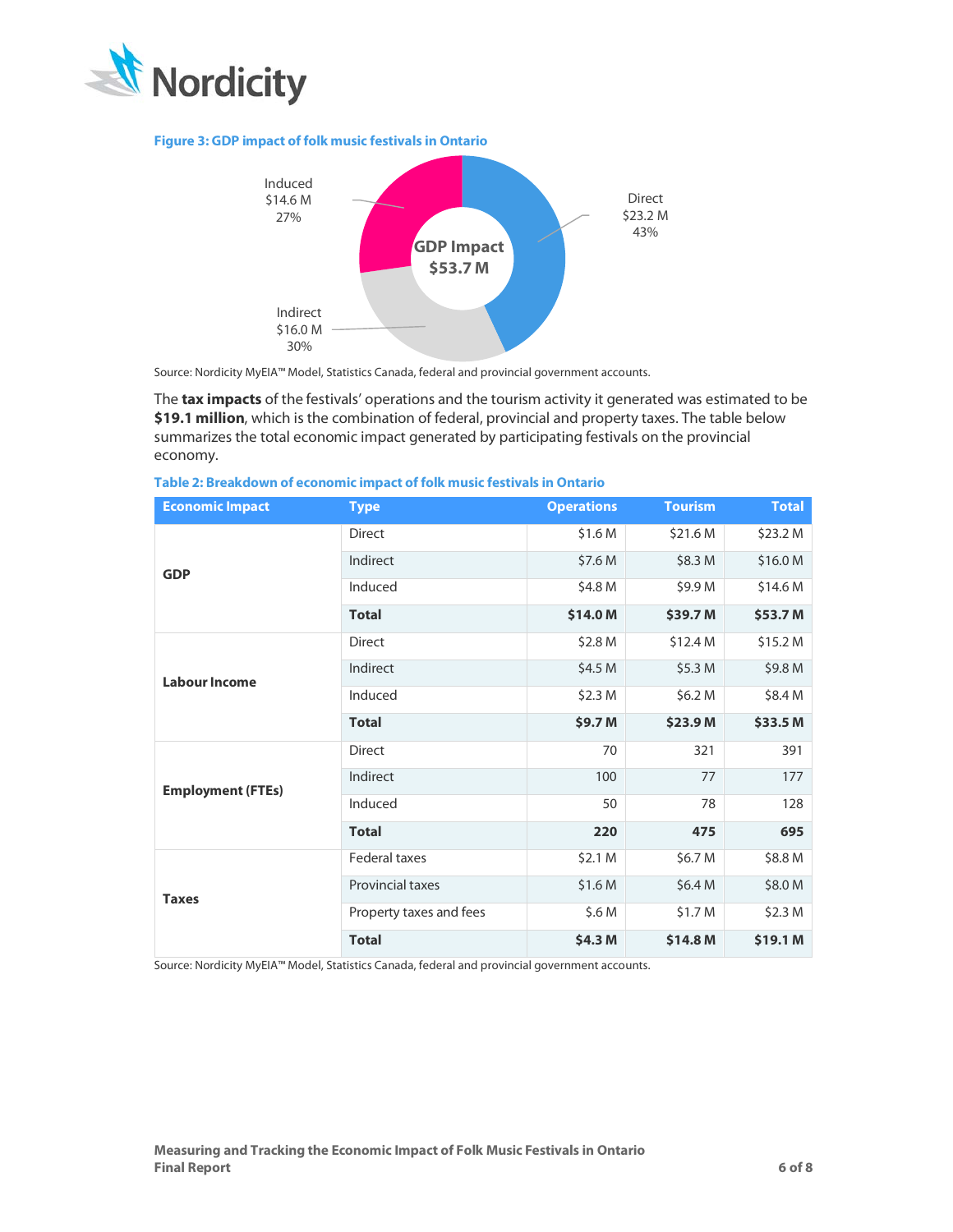

# **3. Summary of Findings**

The following represent the key findings of the economic impact of (ticketed) folk music festivals in Ontario:

- The festivals together support the employment of the equivalent of **695 full time employees in 2018**;
- These FTEs earn an average of **\$51,000 in salary** per year;
- **51% of festivals' expenditures are spent on programming activities;**
- These festivals accounted for at total of **\$30.6 million to Ontario's GDP in 2018** (of which \$23.2 million was directly contributed);
- Folk festivals contributed to **\$19.1 million in federal and provincial taxes in 2018**.